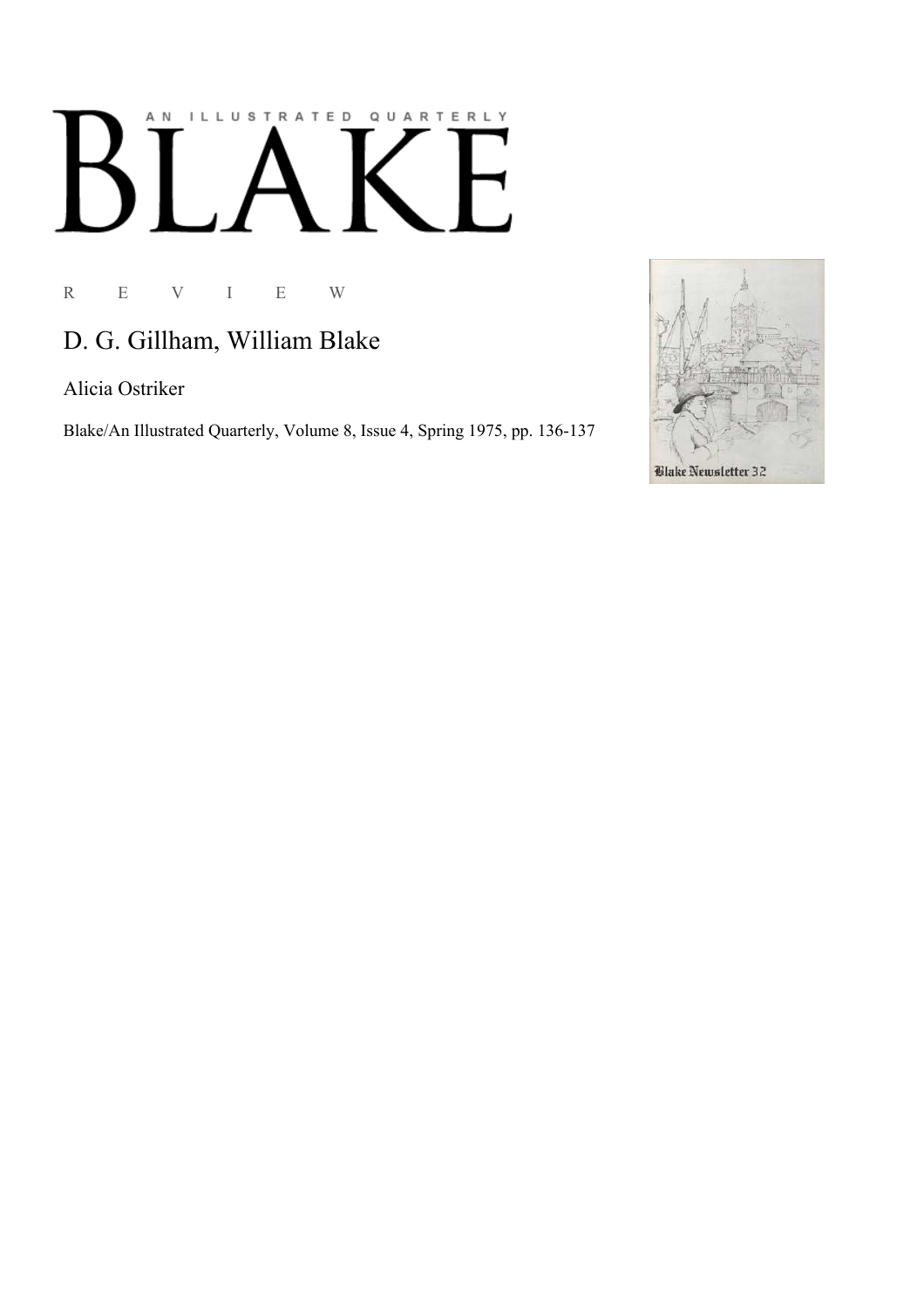pp. 15-17 may not be the same character as the old man at the grave many pages later. Further, crutches are a traditional--and rather obvious- emblem for old age (see for example Geffrey Whitney's *A Choice of Emblemes* [Leyden, 1586], p. 167), and the fact that two late eighteenth-century artists used this motif is insufficient evidence to indicate that one is borrowing from the other. After looking at Blake's designs for a few years it is easy to see his sources or influences everywhere, viewing all art through Blake-colored glasses. It would be wrong to restrain the fun of discovering such parallels, but source hunting should be guided by a wider sense of the pictorial traditions that shape late eighteenth-century art .

No reviewer of this book should end on a negative note. It is a splendid production for which all should thank Erdman, Moore, and the Clarendon. Its very presence contributes to, in a way silently comments upon, several trends in Blake studies. The recent predominance of scholarship over interpretation is strengthened, for no more than a few of the critical articles and books written in the last ten years will have the permanent value of the Concordance, Bentley's *Blake Records^* the Blake Trust facsimiles, or this edition of the *Notebook.* Erdman's insistence on giving equal attention to the *Notebook* as an artist' s sketchbook as well as an author's manuscript once again asserts the interdependence of word and picture in Blake's life and work. I suspect that little of any real importance will be produced on Blake in the future which does not take into account both media. The author of a survey of Blake's reactions to nature published in a recent issue of *PMLA<sup>3</sup>* commented upon two approaches to Blake, the chronological and the thematic, and chose the latter. It is a bad selection. We will come to know more about the how and why of Blake's eternal forms only when we see them evolving as productions of time. The grand continuity of Blake's vision is not stasis; rather, it is evolution within a framework of personal development and historical change. The Clarendon edition of the Notebook will offer many insights into that process of creation for years to come.

3 Barbara F. Lefcowitz, "Blake and the Natural World," *PMLA,*  89 (1974), 121-31.

D. G. Gillham. *William Blake.* British Authors: Introductory Critical Series. General Ed., Robin Mayhead. Cambridge: Cambridge Univ. Press, 1973. Pp. 216. Cloth. \$12.95; paper, \$4.95.

Reviewed by Alicia Ostriker

D. G. Gillham is a horse of instruction. He is quite a good horse. He approaches Blake cautiously, sensibly, step by step, appearing to take nothing for granted. Ruminant, judicial, he works his way through the *Songs of Innocence and of Experience,*  concentrating on the ethical implications of each Song, and of the two sets together. His stated assumptions, that the *Songs* form "an artisti c whole," that their speakers "demonstrate a range of human potentialities," and that one can read them without reference to "background," or Blake's other works, or the biography and personality of the poet, run from the obvious to the acceptable. Gillham's readings are essentially those of his earlier work, *Blake's Contrary States* (Cambridge 1966), with most of the critical infighting omitted. A tone of sweet reasonableness prevails, and the method does elicit valuable insights about the characters of Blake's speakers, as well as some good generalizations about the Contraries—for example, a fine appreciation of the erotic elements in Innocence. But what of Gillham's nervousness about the social implications of Experience? What can one make, for example, of a reading of "The Voice of the Ancient Bard" which transforms William Blake into Edmund Burke, asserting that the poem shows us the folly of revolutionaries and the necessity of building on foundations of past tradition? What of a reading of "A Little Girl Lost" which explains Ona and her father excellently, but insists that the "future age" will be no better off than this one, and that Blake was certainly not advocating free love for persons caught in the state of Experience?

By the time Gillham comes to the conclusion that Innocence is a "touchstone" and "ideal measure" but that "most of us spend the greater part of our lives meeting our obligations in the deliberate and laboured ways of Experience, performing duties and following programmes that purposely exclude the possibility of much spontaneous goodness or imaginative wisdom," he is about three-fourths through the book. A bit later, he adds that the glad grace of innocent virtue is "the sort of thing we can aim at in our more deliberate programmes of conduct." Flashes of it may come as a compensation, or reward, for

lillllllllllllllllllllllllllllllilllilllllllllllllllllllllllllllllllllllllllllllllllllllllllllllllllllllllllllllllllllllllll

*Alicia Ostriker<sup>t</sup> Rutgers University*, *is author of*  Vision and Verse in William Blake *and editor of the forthcoming Penguin edition of Blake's poetry.*